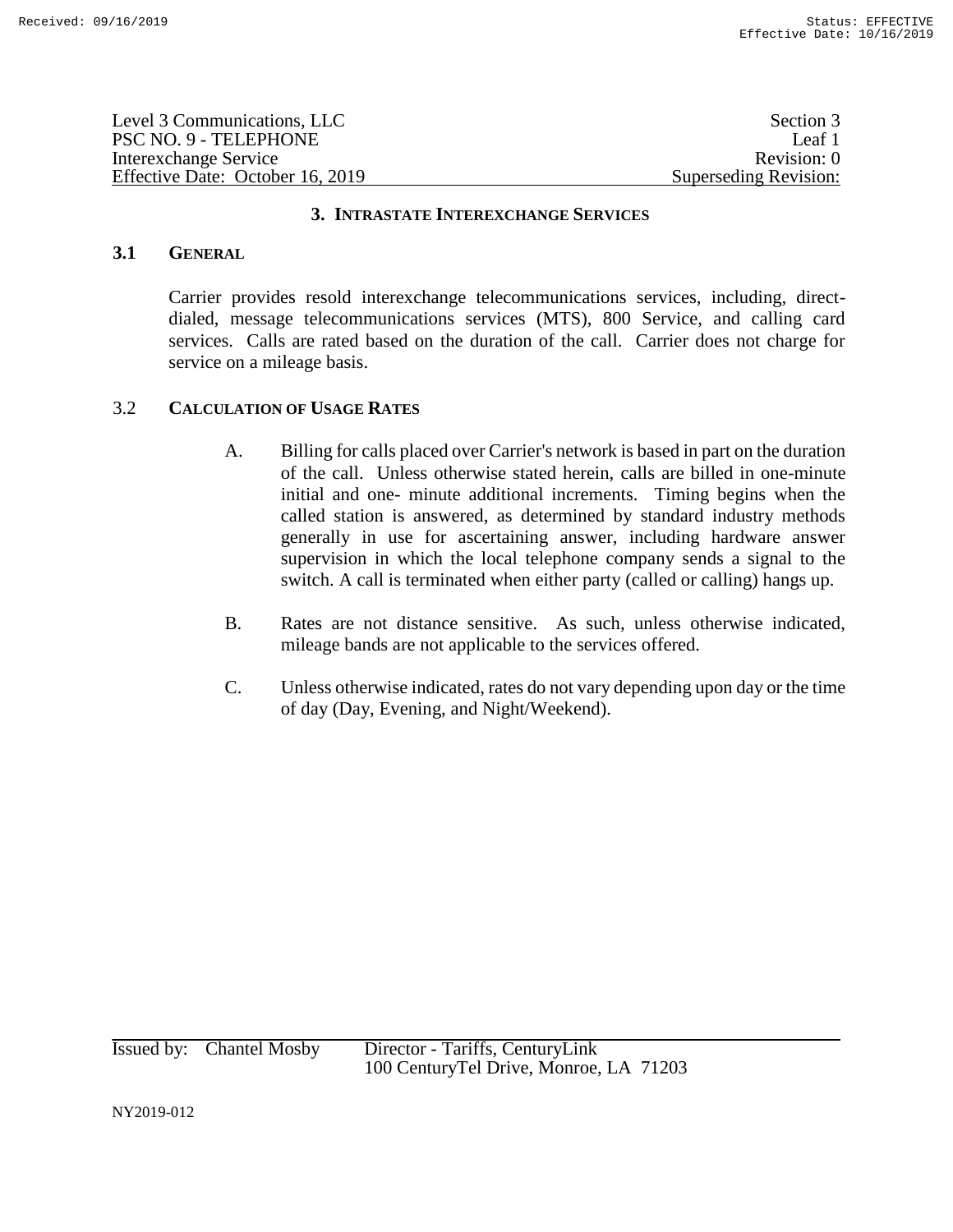| Level 3 Communications, LLC      | Section 3             |
|----------------------------------|-----------------------|
| PSC NO. 9 - TELEPHONE            | Leaf 2                |
| Interexchange Service            | Revision: 0           |
| Effective Date: October 16, 2019 | Superseding Revision: |

# **3.3 POSTPAID CALLING CARD SERVICE**

Postpaid calling card service is available to Customers of Carrier's long-distance services. Customers will reach Carrier's network via a toll-free number. A Customer who elects to use this service will pay the tariffed rates for calls charged to the card. Charges for such calls appear on the Customer's regular monthly bill. Postpaid Calling Card calls are billed in one-minute initial and one-minute additional increments.

Usage Sensitive Charges (Rate Per Minute):

| <b>Rate For All Rate Periods:</b> | Min.     | Max.     |
|-----------------------------------|----------|----------|
|                                   | \$0.2500 | \$0.4500 |

Issued by: Chantel Mosby Director - Tariffs, CenturyLink 100 CenturyTel Drive, Monroe, LA 71203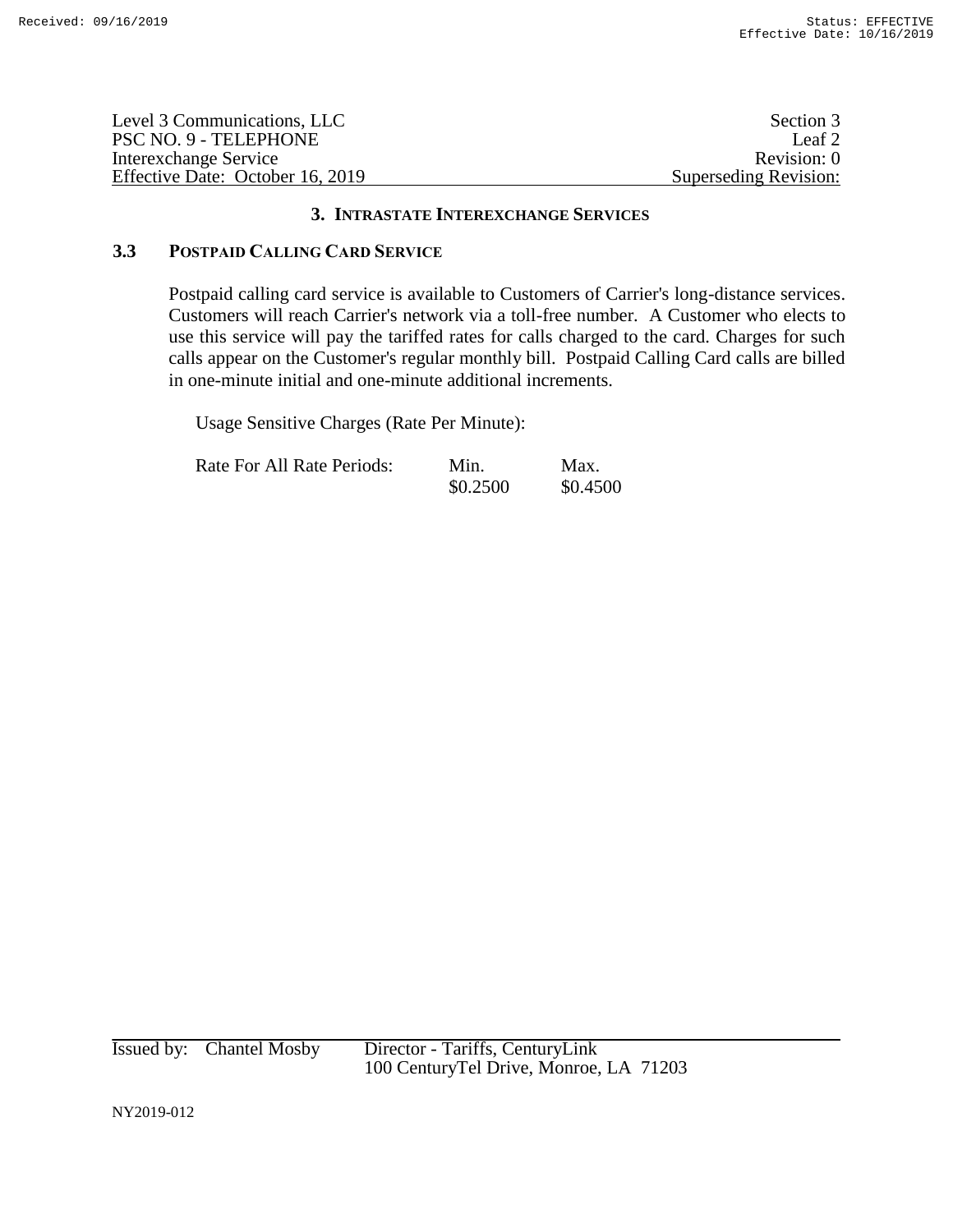| Level 3 Communications, LLC      | Section 3             |
|----------------------------------|-----------------------|
| PSC NO. 9 - TELEPHONE            | Leaf 3                |
| Interexchange Service            | Revision: 0           |
| Effective Date: October 16, 2019 | Superseding Revision: |

# **3.4 PREPAID CALLING CARD SERVICE**

Prepaid debit card service is a prepaid long distance calling card service, under which Customers purchase cards in predetermined amounts for long distance usage. Customers access the service by dialing a Company specified access code. As a Customer accesses the service, usage rates and taxes are automatically deducted from the remaining card balance. Customers are notified with a usage remaining message each time a call is placed. Customers will also receive a reminder message when the balance of the card reaches one (1) minute of usage. Calls in progress will be terminated if the balance on the Pre-paid card is insufficient to cover the charges associated with the call. When the card balance reaches zero, the user must purchase another card or have the card recharged pursuant to instructions the Company provides to users purchasing the cards. Calls are billed in initial and additional one-minute increments, with any fractional portion of call rounded up to the next highest billing increment. Calls are measured and consumed on a per unit basis.

Usage Sensitive Charges (Rate Per Minute):

| Rate For All Rate Periods: | Min.     | Max.     |
|----------------------------|----------|----------|
|                            | \$0.2500 | \$0.4500 |

| Issued by: | <b>Chantel Mosby</b> |
|------------|----------------------|
|------------|----------------------|

Director - Tariffs, CenturyLink 100 CenturyTel Drive, Monroe, LA 71203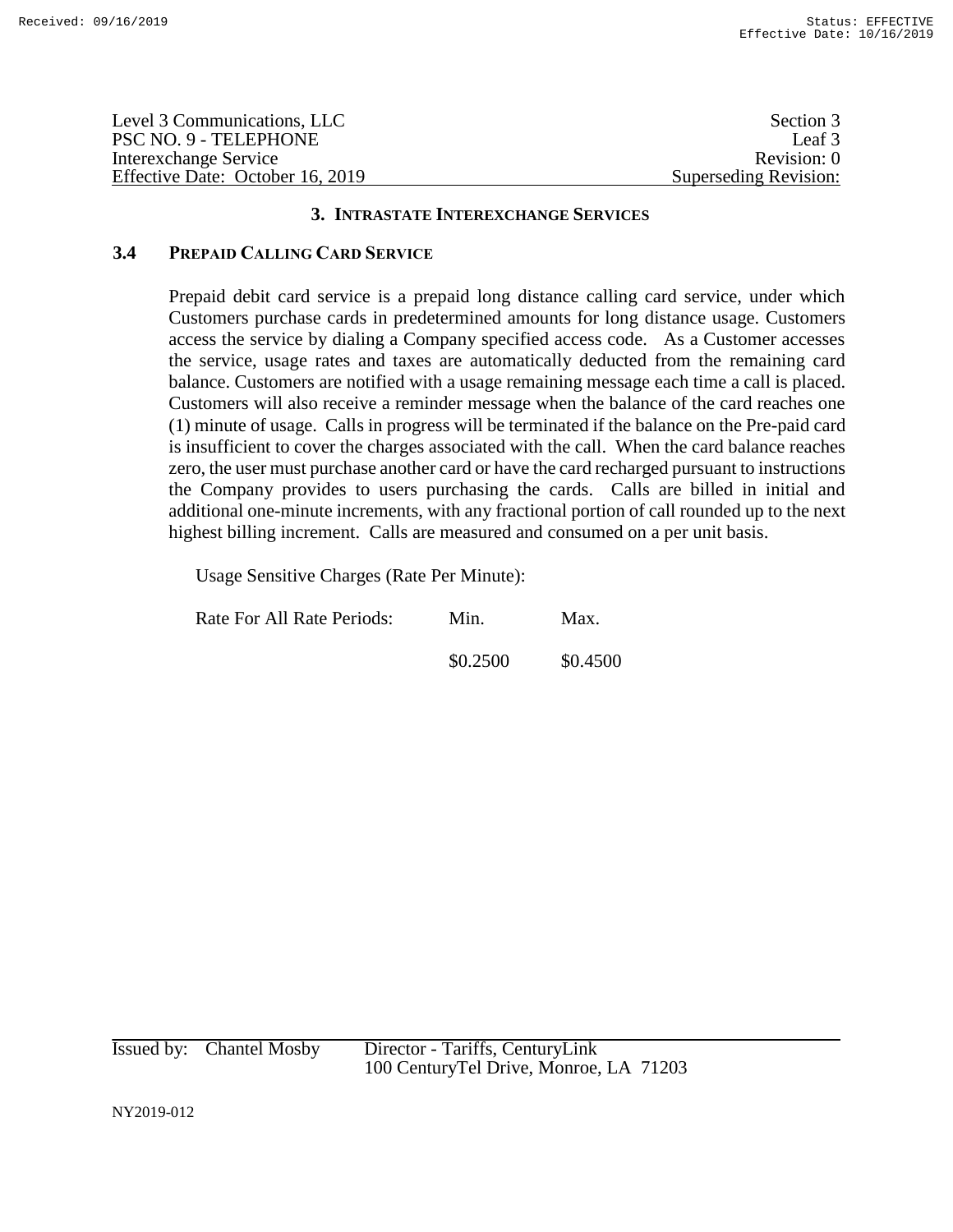| Level 3 Communications, LLC      | Section 3             |
|----------------------------------|-----------------------|
| PSC NO. 9 - TELEPHONE            | Leaf <sup>4</sup>     |
| Interexchange Service            | Revision: 0           |
| Effective Date: October 16, 2019 | Superseding Revision: |

# **3.5 TOLL-FREE SERVICES**

800/888 Service is an inbound-only service in which callers located within the State may place toll-free calls to a telephone in the 800/888 area code assigned to the Customer. 800 Service is available on both a switched and dedicated basis.800/888 Service calls are billed in one second initial and additional increments.

Usage Sensitive Charges (Rate Per Minute):

| <b>Monthly Usage Volume</b> | Day      |          | Non-Day  |          |
|-----------------------------|----------|----------|----------|----------|
|                             | Min.     | Max.     | Min.     | Max.     |
| Less than $$2,500$          | \$0.1030 | \$0.2010 | \$0.1030 | \$0.2000 |
| $$2,500 - $5,000$           | \$0.0890 | \$0.0950 | \$0.0890 | \$0.0950 |
| Over \$5,000                | \$0.0780 | \$0.0890 | \$0.0780 | \$0.0940 |

Issued by: Chantel Mosby Director - Tariffs, CenturyLink 100 CenturyTel Drive, Monroe, LA 71203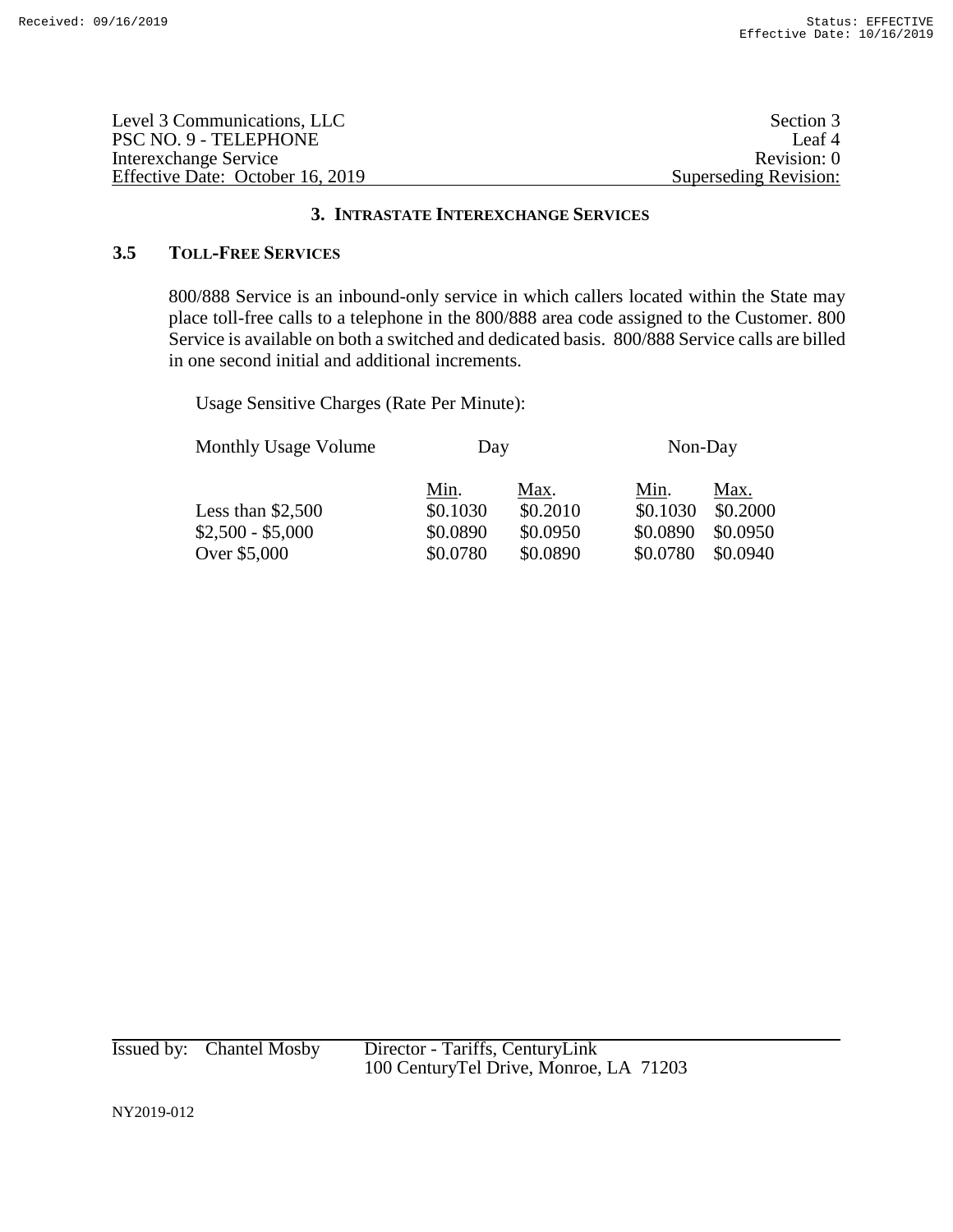| Level 3 Communications, LLC      | Section 3             |
|----------------------------------|-----------------------|
| PSC NO. 9 - TELEPHONE            | Leaf 5                |
| Interexchange Service            | Revision: 0           |
| Effective Date: October 16, 2019 | Superseding Revision: |

## **3.6 MESSAGE TELECOMMUNICATIONS SERVICE**

Message Telecommunications Service ("MTS") is a communications service which is available for use by Customers twenty-four (24) hours a day. MTS enables a User of an exchange line to place to any station on the public switched telecommunications network bearing an NPA/NXX designation associated with points outside the Customer's Local Calling Area, but within the boundaries of the State of New York. MTS is available on a switched basis with a minimum monthly usage requirement of \$100.00. The \$100.00 requirement applies to any monthly MTS usage. The minimum requirement may also be met by the purchase of any other product offered by Company. The minimum requirement cannot be met by either nonrecurring or recurring MTS charges. The requirements may not be met by other taxes or surcharges. In any month where the Customer does not incur the minimum requirement of services, the Customer will be billed the difference between the actual usage and \$100.00.

Switched Access Service:

Usage Sensitive Charges (Rate Per Minute):

|              | Min.     | Max.     |
|--------------|----------|----------|
| $1+$ Calling | \$0.0000 | \$0.3000 |

Dedicated Access Service:

Usage Sensitive Charges (Rate Per Minute):

|          |          |          | Non-Day  |
|----------|----------|----------|----------|
| Min.     | Max.     | Min.     | Max.     |
| \$0.1030 | \$0.1250 | \$0.1030 | \$0.1250 |
| \$0.0890 | \$0.1020 | \$0.0890 | \$0.1020 |
| \$0.0780 | \$0.0940 | \$0.0780 | \$0.0940 |
|          |          | Day      |          |

| Issued by: Chantel Mosby | Director - Tariffs, CenturyLink         |
|--------------------------|-----------------------------------------|
|                          | 100 Century Tel Drive, Monroe, LA 71203 |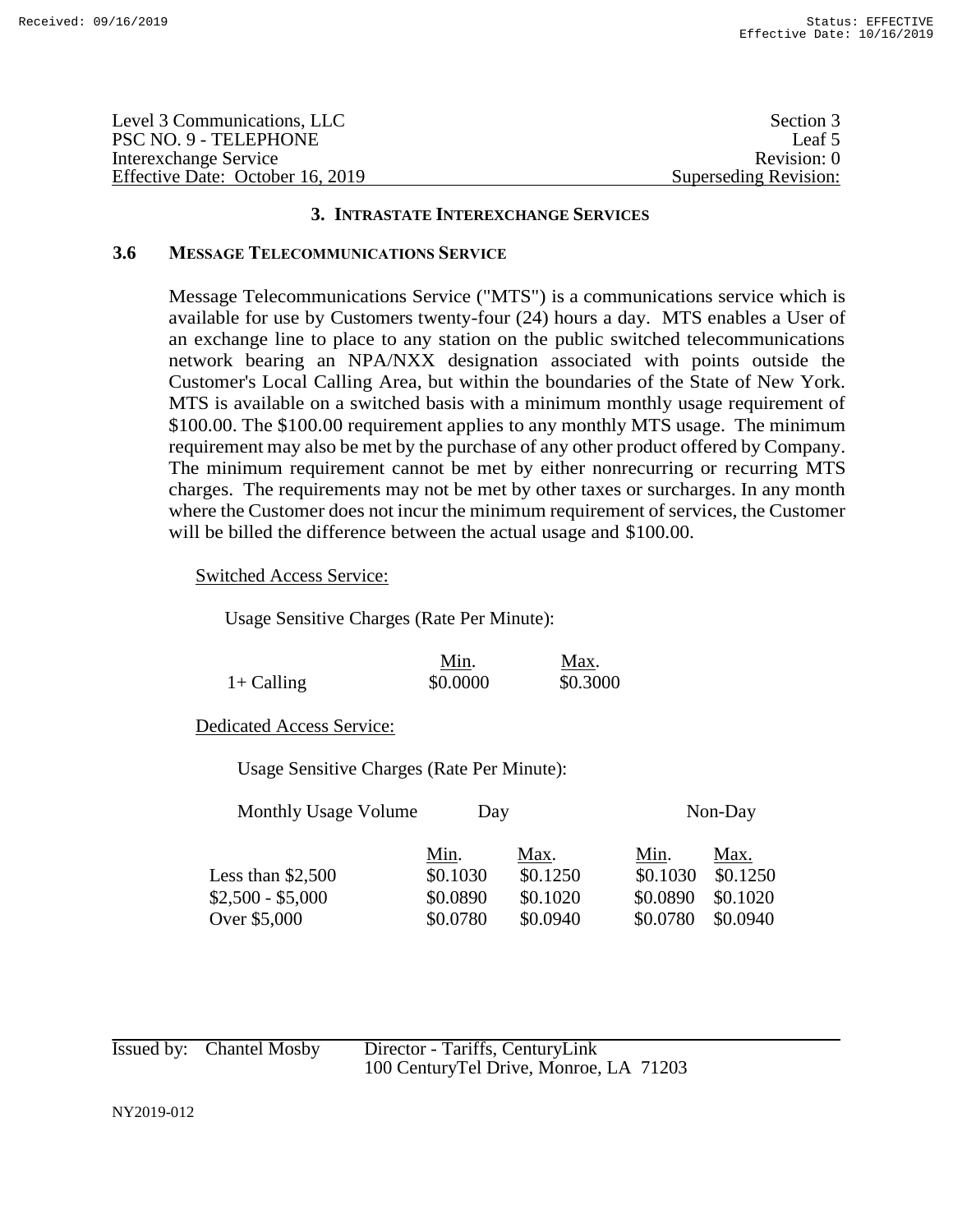| Level 3 Communications, LLC      | Section 3             |
|----------------------------------|-----------------------|
| PSC NO. 9 - TELEPHONE            | Leaf 6                |
| Interexchange Service            | Revision: 0           |
| Effective Date: October 16, 2019 | Superseding Revision: |

# **3.7 OPERATOR ASSISTED SERVICES**

# **Description**

Operator Handled Calling Services are provided to Customers and Users of Companyprovide d Exchange Access Services, and to Customers and Users of exchange access lines which the Customer subscribes to the Company's interexchange outbound calling services.

IntraLATA calls may be placed on an Operated Assisted basis. The surcharges for Operator Assisted calls are set forth below and apply in addition to any other applicable usage charges.

|                                    | <b>Per Minute</b><br><b>Charge</b> | <b>Operator Assisted</b><br><b>Surcharge Per Call</b> |
|------------------------------------|------------------------------------|-------------------------------------------------------|
|                                    | Min Max                            | Min Max                                               |
| Station-to-Station                 | \$0.00 \$0.80                      | \$0.00 \$4.20                                         |
| Third Number Billing               | \$0.00 \$0.80                      | \$0.00 \$5.00                                         |
| <b>Collect Calls</b>               | \$0.00 \$0.80                      |                                                       |
| <b>Automated Surcharge</b>         | \$0.00 \$3.00                      |                                                       |
| <b>Operator Assisted Surcharge</b> |                                    | \$0.00 \$5.00                                         |
| Person-to-Person, Intrastate       | \$0.00 \$0.80                      | \$0.00 \$13.00                                        |
| Busy Line Verify, Intrastate       | \$0.00                             | \$0.00 \$13.00                                        |
| Busy Line Interrupt, Intrastate    | \$0.00                             | \$0.00 \$26.00                                        |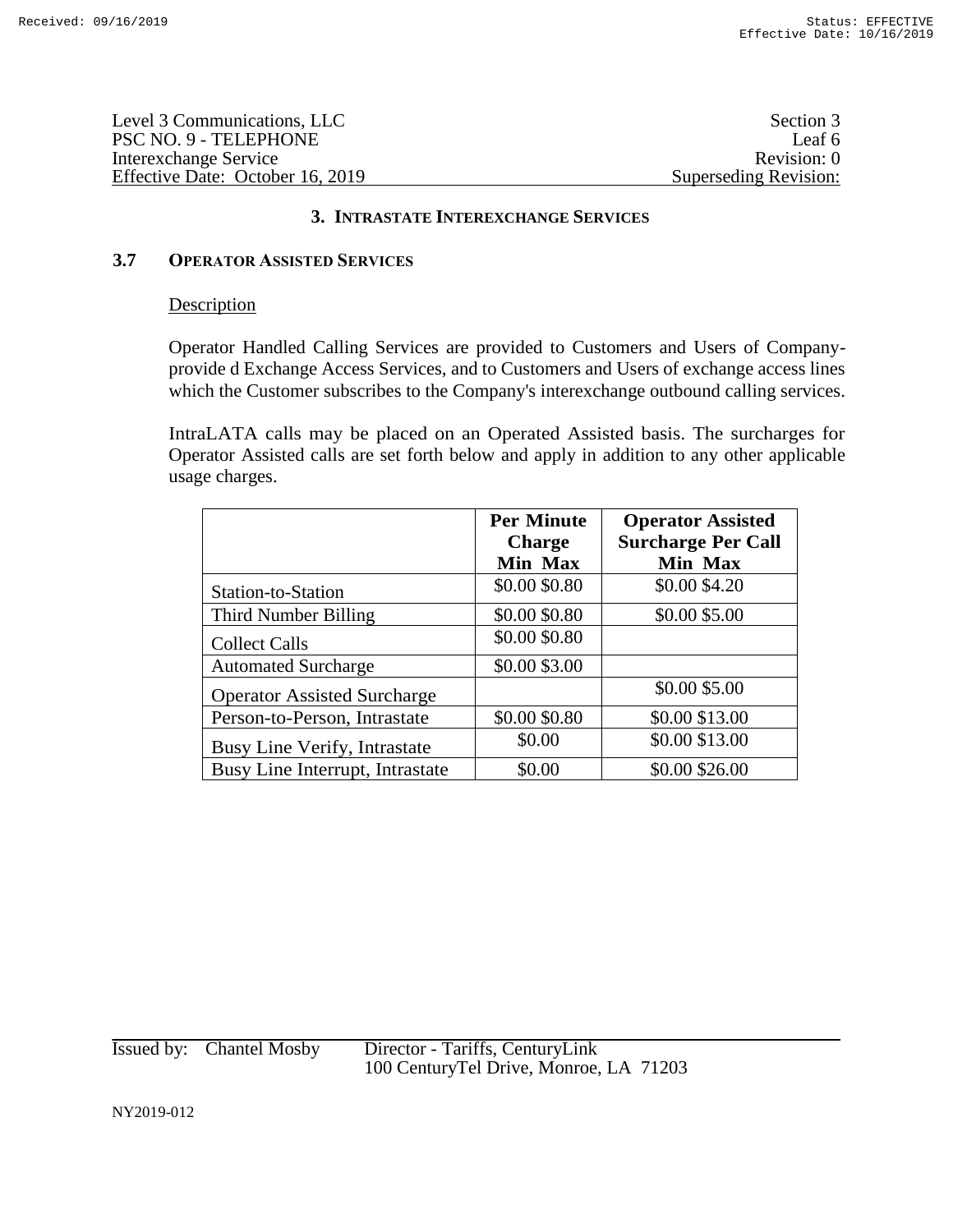| Level 3 Communications, LLC      | Section 3             |
|----------------------------------|-----------------------|
| PSC NO. 9 - TELEPHONE            | Leaf 7                |
| Interexchange Service            | Revision: 0           |
| Effective Date: October 16, 2019 | Superseding Revision: |

## **3.8 DIRECTORY ASSISTANCE**

## Description

Directory Assistance is available to Customers of Company's calling services. Customers may obtain directory assistance in determining telephone numbers by calling the Directory Assistance operator. An undiscounted per call charge will be applied to each call each month for information as to a NY telephone number within the state.

Up to two requests may be made on each call to Directory Assistance. The Directory Assistance charge applies to each call regardless of whether the Directory Assistance Bureau is able to furnish the requested telephone number.

## Credit Allowance

A credit allowance will be given to those Customers who comply with the following provisions. A credit allowance will be given; i.e., the charge that would otherwise apply will be waived when:

- A. the Customer experiences poor transmission or is cut-off during the call to Directory Assistance;
- B. the Customer is given an incorrect telephone number by the Directory Assistance operator; or
- C. the Customer has in advertently misdialed and has reached Directory Assistance for the wrong area code. To obtain such a credit/ waiver, the Customer must promptly notify his or her Customer Service Representative.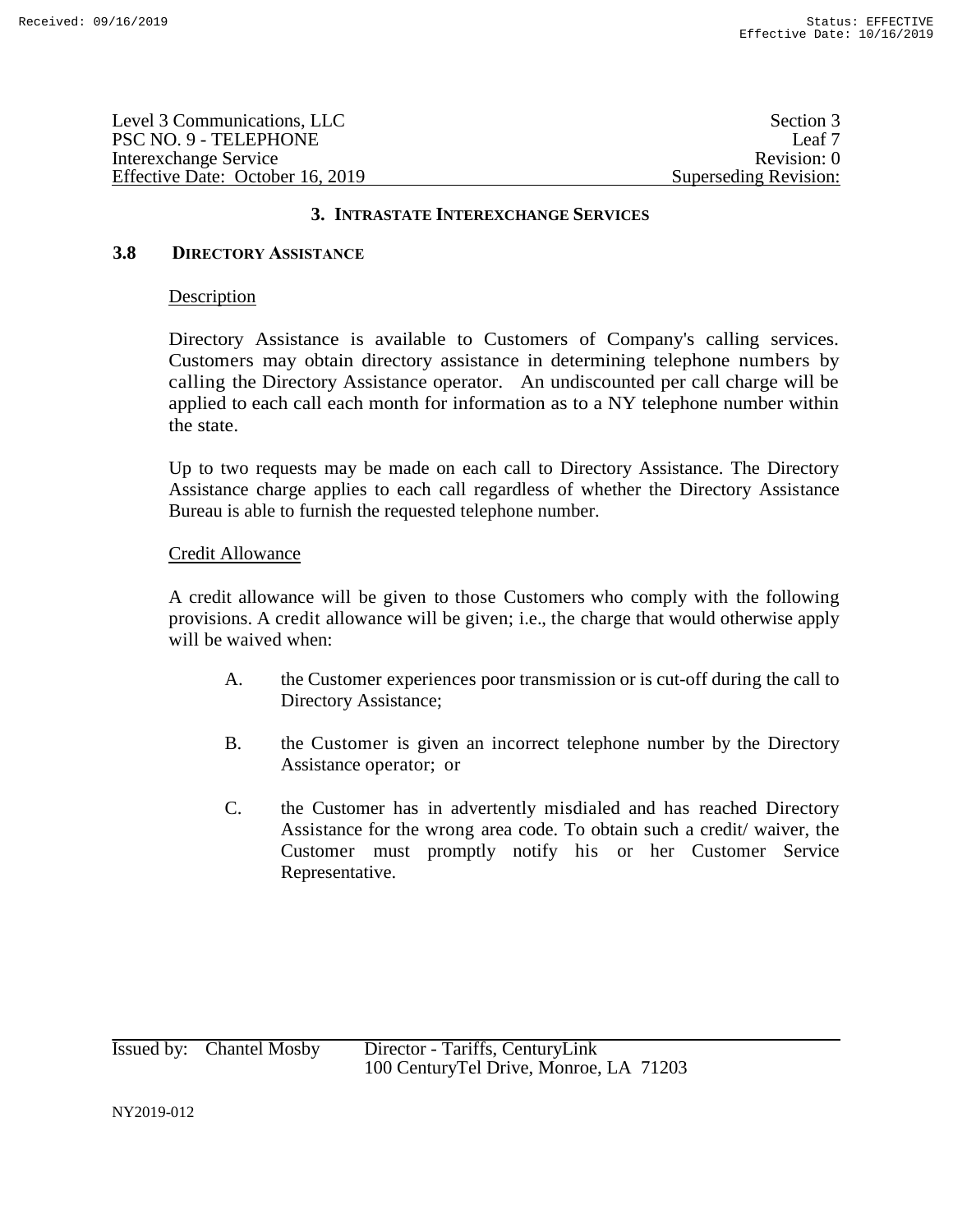| Level 3 Communications, LLC      | Section 3             |
|----------------------------------|-----------------------|
| PSC NO. 9 - TELEPHONE            | Leaf 8                |
| Interexchange Service            | Revision: 0           |
| Effective Date: October 16, 2019 | Superseding Revision: |

# **3.8 DIRECTORY ASSISTANCE** Credit Allowance (Cont'd)

- D. Customers who have been certified in writing as unable to access or use a manual directory because of a visual or other physical impairment are eligible to receive a credit which will be applied against the per-call charge and any applicable operator-assistance surcharges for domestic Directory Assistance as specified in this tariff. This certification must be made by a licensed physician, optometrist, appropriate federal or state agency, or appropriate private agency. Upon request, Company's Customer Service will furnish applicants with a certification form.
- E. The written certification of visual or other physical impairment must be provided to Company's Customer Service Center or, at Company's election, proof of certification, as defined above, may be provided to, and maintained on file with, the Customer's Local Exchange Carrier.
- F. Credits may be used by: 1) the visually or otherwise physically impaired Customer; 2) an organization established specifically for the purpose of assisting the visually or otherwise physically impaired; or 3) a business where all owner(s) and/or employees of the business on the premises at which a call originates have been certified as visually or otherwise physically impaired. Credits will apply only to directory assistance calls, including any operator-assistance surcharges necessary to complete those calls, that originate from and are billed to the telephone number of the certified visually or otherwise physically impaired person or organization. Only one telephone number per location is entitled to this credit. A maximum of fifty directory assistance calls, including operator- assistance surcharges, per monthly billing period will be eligible for the credit. The actual credit for any one call to directory assistance (including operatorassistance surcharges) shall not exceed \$5.00.